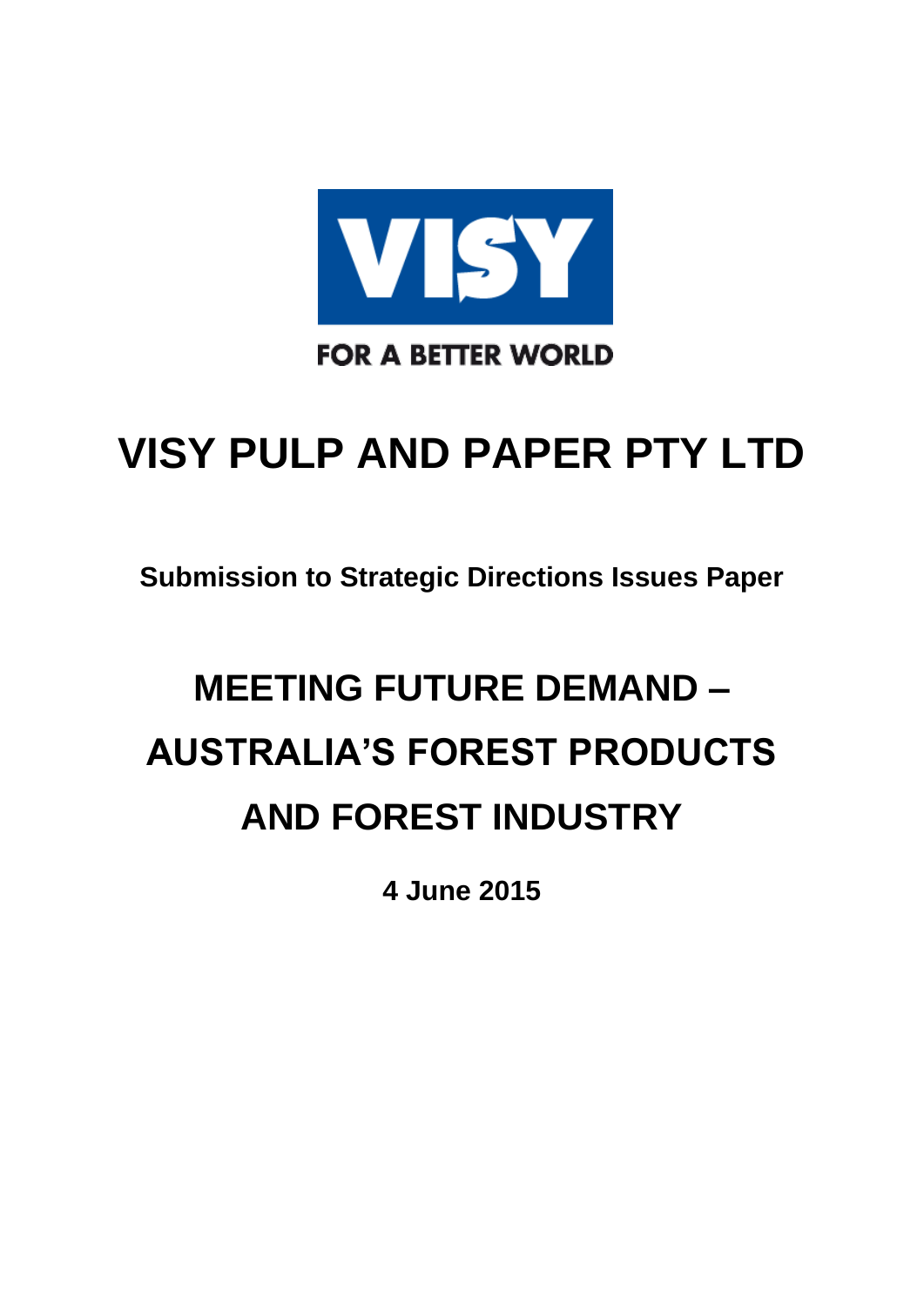

# **Introduction**

Visy Pulp and Paper Pty Ltd (VPP) operates an integrated kraft pulp and paper mill in Tumut, NSW and utilises softwood plantation resources in the form of woodchips derived from pulplogs and sawmill residues. As a member of Australian Forest Products Association (AFPA), VPP supports AFPA's submission to the Forest Industry Advisory Council (FIAC) strategic direction issues paper.

VPP shares AFPA's view that forestry, wood and paper product industries have many common issues with the broader agricultural sector. Being a regionally based land user, our plantation based industry sees significant opportunities to enhance the sustainability of regional communities. This should be a priority for the Government of Australia, which must show strong leadership, ongoing commitment and a cooperative approach with industry and regional communities.

# *Objective – FIAC National Forestry and Fibre Plan*

VPP also concurs with AFPA's recommendation that a key FIAC objective must be to develop a *National Forestry and Fibre Plan*. This plan can form the basis of a collaborative vision and strategy which engages all levels of government. An effective plan will:

- Consult all fibre supply chain stakeholders;
- Understand the dynamics of the issues facing stakeholders;
- Develop strategies to address those issues;
- Propose initiatives for action:
- Identify and develop funding and investment commitments from all levels of government;
- Outline implementation plans which require periodic reviews; and
- Identify metrics to measure progress and plan outcomes.

VPP's following commentary corresponds with the "Questions for consideration" contained in the FIAC document entitled "Meeting Future Market Demand". Our responses are typically specific to the softwood plantation sector but some are broad and can be applied to the forest products and forest industry generally.

Finally, VPP commends FIAC and the authors of the strategic directions issues paper for its clear outline of the issues and relevancy of the questions for consideration. We think this approach is very helpful and appropriate. As a result, submissions should provide valuable assistance to FIAC in providing the right advice to the Australian Government about developing or refreshing the policy settings required to support our industry into the future.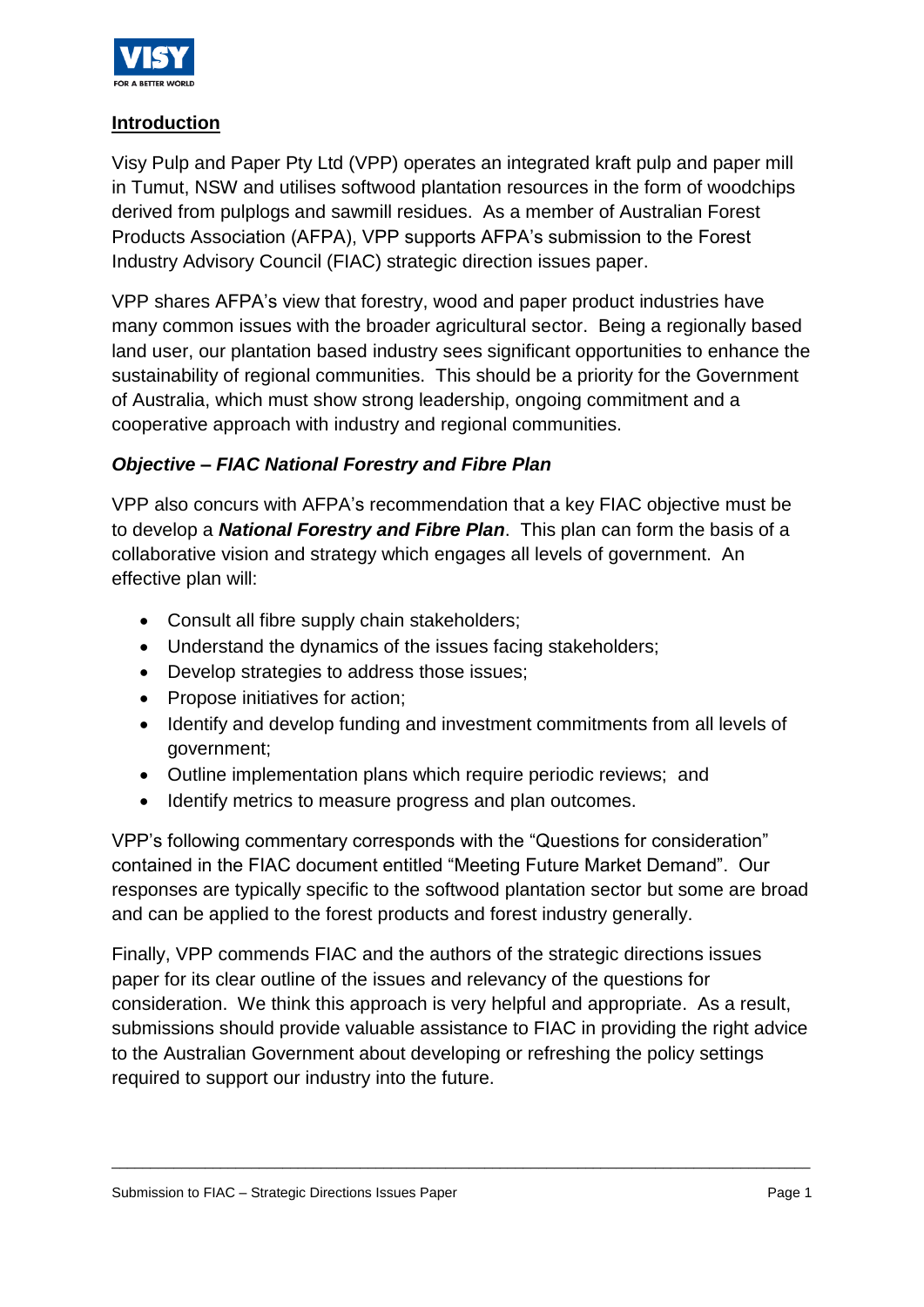

# **Vision and objectives**

*1. What should the vision be for the forest products sector in the coming decades?*

A vision for the forest products is essential, although it must be necessarily broad. Our future is dependent on expansion of plantation resources and development of existing and new products to meet domestic demands and displace imports while meeting the highest global environmental standards and sequestering carbon.

This is not to say that the native forest sector should be overlooked but from VPP's perspective, the priority should be in planted forest estates.

*2. What specific objectives should underpin this vision?*

Specific objectives should relate to target hectares of appropriate species, something like *Plantations for Australia: the 2020 Vision*, which had good intentions but poor execution. Objectives must be able to be tweaked and altered over time to remain relevant and sustainable.

#### **Issue 1: Market trends and pressures**

*5. How can Australia best position itself for this demand, both nationally and internationally?*

Australia's ability to position itself to meet forest products demand is clearly to grow the right fibre for future demand. This likely precludes the current short rotation, pulpwood only approach to most hardwood plantations, unless lumber/plywood/LVL products can be developed from what is currently a pulp focused resource. A more intensive research and development effort on such resources could yield results in the shorter term

A good example of this is the research effort in Radiata Pine during the 1950s, where what was perceived as a low quality, non structural timber was developed into what is now the standard construction timber in Australia.

#### **Issue 2: Emerging uses and markets**

*9. What opportunities exist to better utilise wood resources?*

To repeat, more extensive research and development efforts are required to better utilise pulp-grade hardwood plantations for higher value products.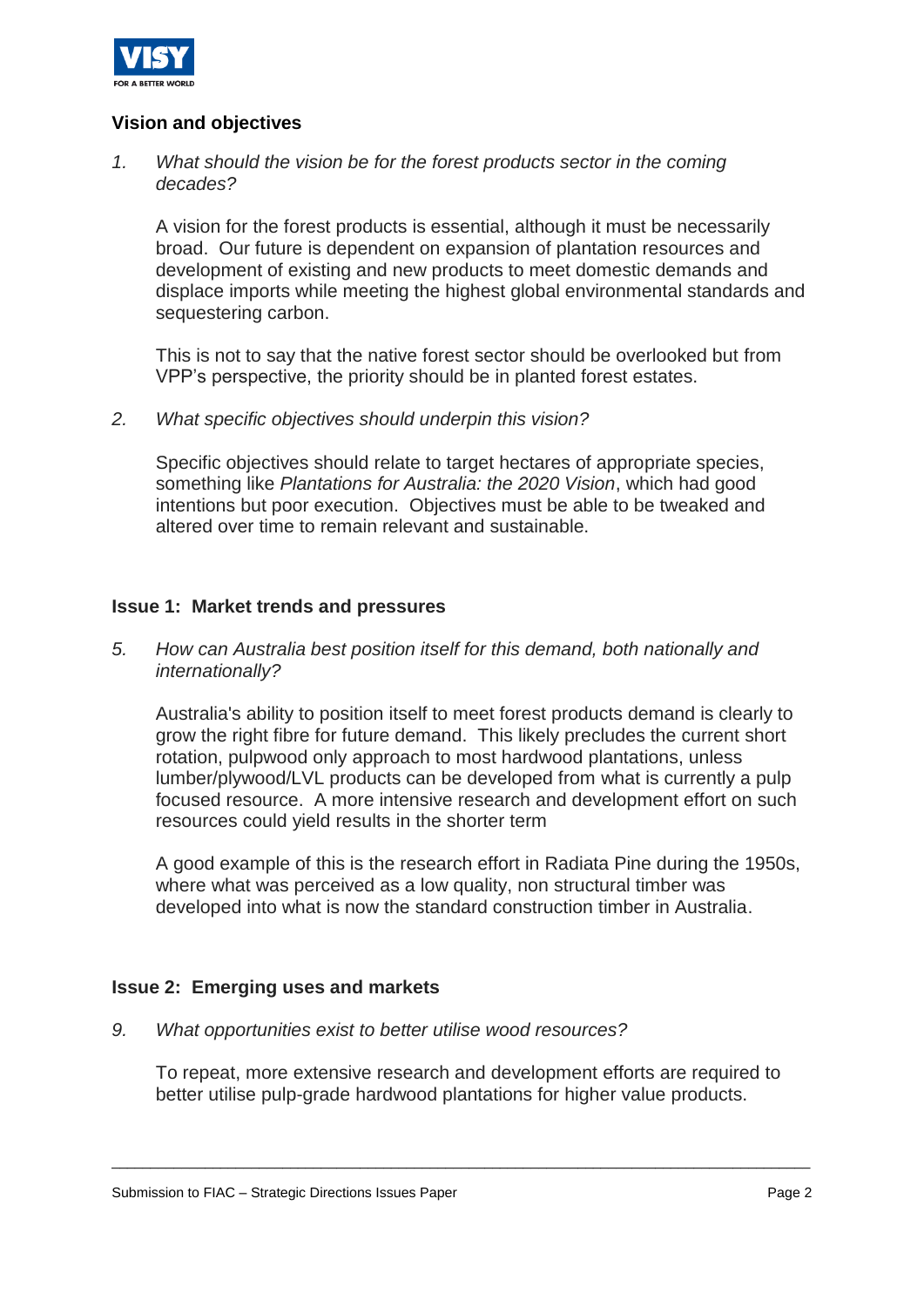

For example, acoustic wave testing of trees on-stump will aid in determining wood density, leading to improved optimisation and best use of each tree.

#### **Issue 3: Forest resources**

*10. What is required to ensure the plantation estate is able to meet future demand for forest products?*

Expansion of the plantation estate will not occur without some form of government assistance or incentives. This is needed to support "the vision" and should include a carbon sequestration element.

*12. What opportunities are there to increase wood supply from farm forestry, private native forestry and Indigenous owned and managed lands?*

Farm forestry could be a strong component of plantations expansion but there needs to be reasonable scale (eg. 40 hectare minimum). A combination of government incentives and industry partnerships could be a catalyst for investment.

An example of this is the recently revived Afforestation Grant Scheme in New Zealand.

#### **Issue 4: Innovation, research and development**

*13. What are the future research and development needs for Australia's forest development, and which of these needs are specific to strengths and opportunities in the Australian context?*

As noted above, research and development of hardwood plantations for higher value products may be appropriate. More effort in harvesting technology would benefit product determination at the stump (eg. acoustic wave testing) while remote controlled harvesting equipment may be the next step-change in supply chain cost reduction.

*14. What are the current inhibitors to private sector investment in research, development and extension and what role, if any, does the Australian Government potentially have in addressing these?*

In the absence of a national, government funded body (eg. CSIRO) taking the lead, VPP believes that Forest & Wood Products Australia is an appropriate body for research and development coordination based on the current levy system for funding.

\_\_\_\_\_\_\_\_\_\_\_\_\_\_\_\_\_\_\_\_\_\_\_\_\_\_\_\_\_\_\_\_\_\_\_\_\_\_\_\_\_\_\_\_\_\_\_\_\_\_\_\_\_\_\_\_\_\_\_\_\_\_\_\_\_\_\_\_\_\_\_\_\_\_\_\_\_\_\_\_\_\_\_\_\_\_\_\_\_\_

#### **Issue 5: Consumer and community engagement**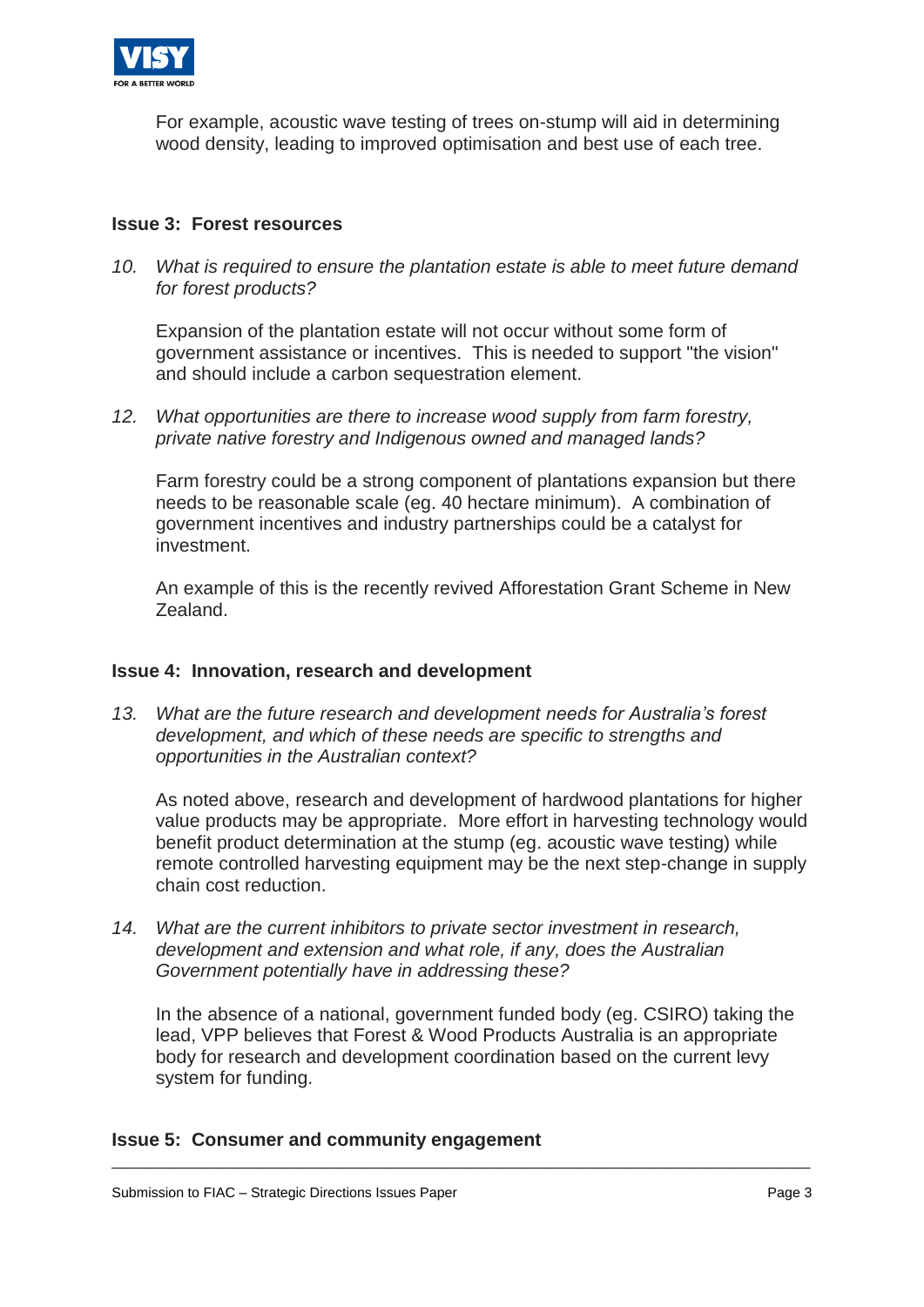

*17. How important are consumer awareness programs to the future prosperity of the sector?*

As now observed in the food sector, a "buy Australian" forest products campaign should be encouraged. This should be a urgent priority for Australian government departments. A "lead by example" approach could then be set for State and local governments, perhaps with appropriate incentives.

#### **Issue 6: Strengthened regional approaches**

*20. What have been the barriers to the establishment and efficient operation of forestry hubs to date, and what might be the role of the Australian Government in addressing these?*

If the Murray Valley (NSW-VIC) or Green Triangle (SA-VIC) models could be considered "forestry hubs", it is evident that plantation scale, diverse industries and proximity to efficient road transport are critical. Other factors such as available utilities, stable population centres and inter-modal transport options enhance prospects for development.

VPP believes the Australian Government's role is to: (1) incentivise plantation expansion in target regions; and (2) de-centralise both government and private sector businesses to those regions. State governments need appropriate support to implement this.

#### **Issue 7: Infrastructure**

*22. What infrastructure will be required to respond to future demand for Australian forest products?*

The industry needs a significant boost to rural road funding, revitalisation of country rail networks and a stronger commitment to efficiently implement innovative heavy vehicle configurations that override State and/or local council boundaries.

#### **Issue 8: Industry skills and training**

*24. What are the skills and training needs of the sector over the coming decades, and where are the current gaps?*

As well as genuine foresters (not just so-called "environmental scientists"), the industry faces a skills shortage in harvesting and haulage as well as processing of forest products. Emerging technology could address both operating costs and labour recruitment by attracting new interest in the industry.